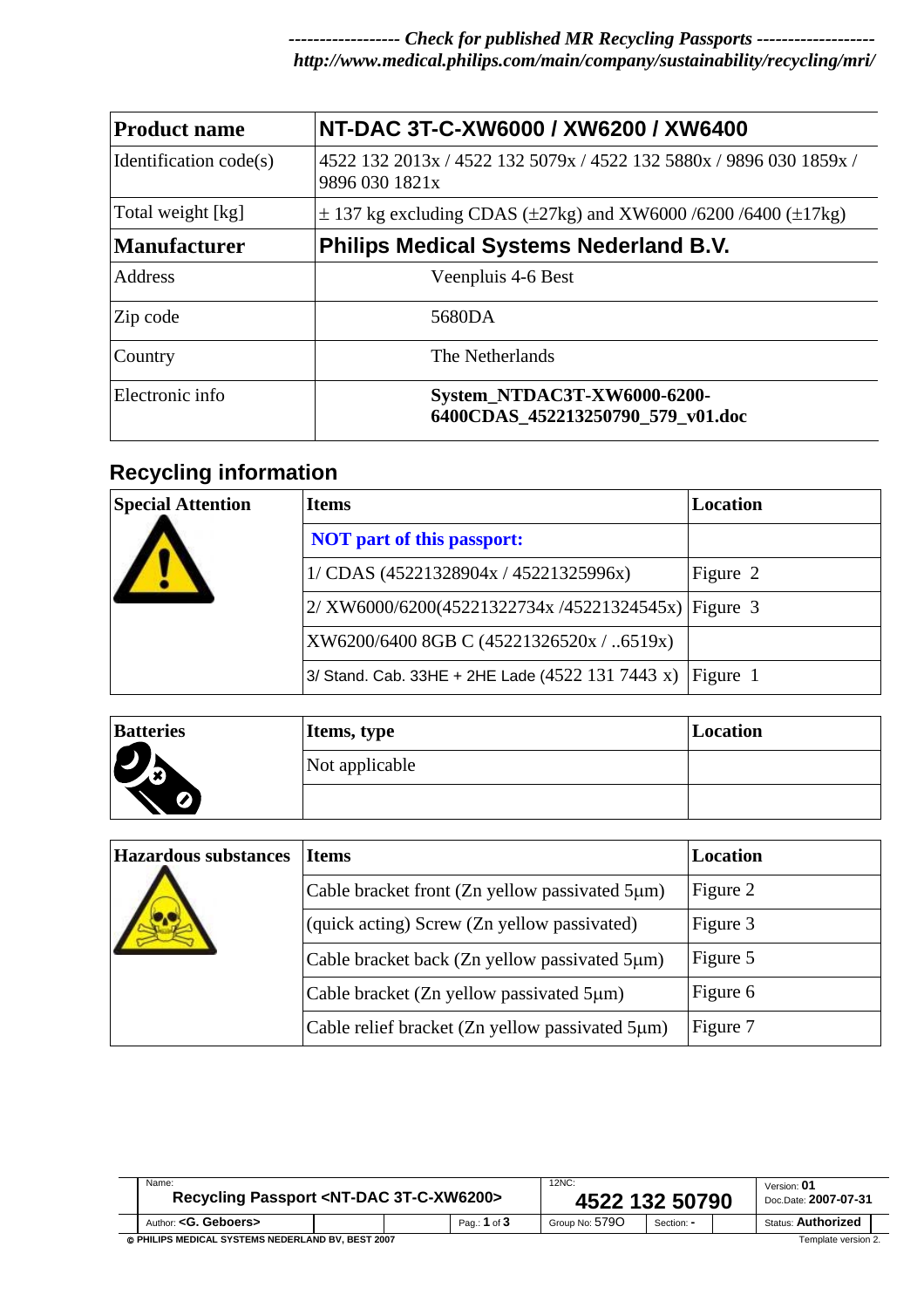## **Locations as mentioned in the Passport (Information in pictures)**



| Name:<br>Recycling Passport <nt-dac 3t-c-xw6200=""></nt-dac>             |  |  | 12NC:<br>4522 132 50790 |                |            | Version: 01<br>Doc.Date: 2007-07-31 |                           |  |
|--------------------------------------------------------------------------|--|--|-------------------------|----------------|------------|-------------------------------------|---------------------------|--|
| Author: <g. geboers=""></g.>                                             |  |  | Pag.: 2 of 3            | Group No: 5790 | Section: - |                                     | <b>Status: Authorized</b> |  |
| © PHILIPS MEDICAL SYSTEMS NEDERLAND BV. BEST 2007<br>Template version 2. |  |  |                         |                |            |                                     |                           |  |